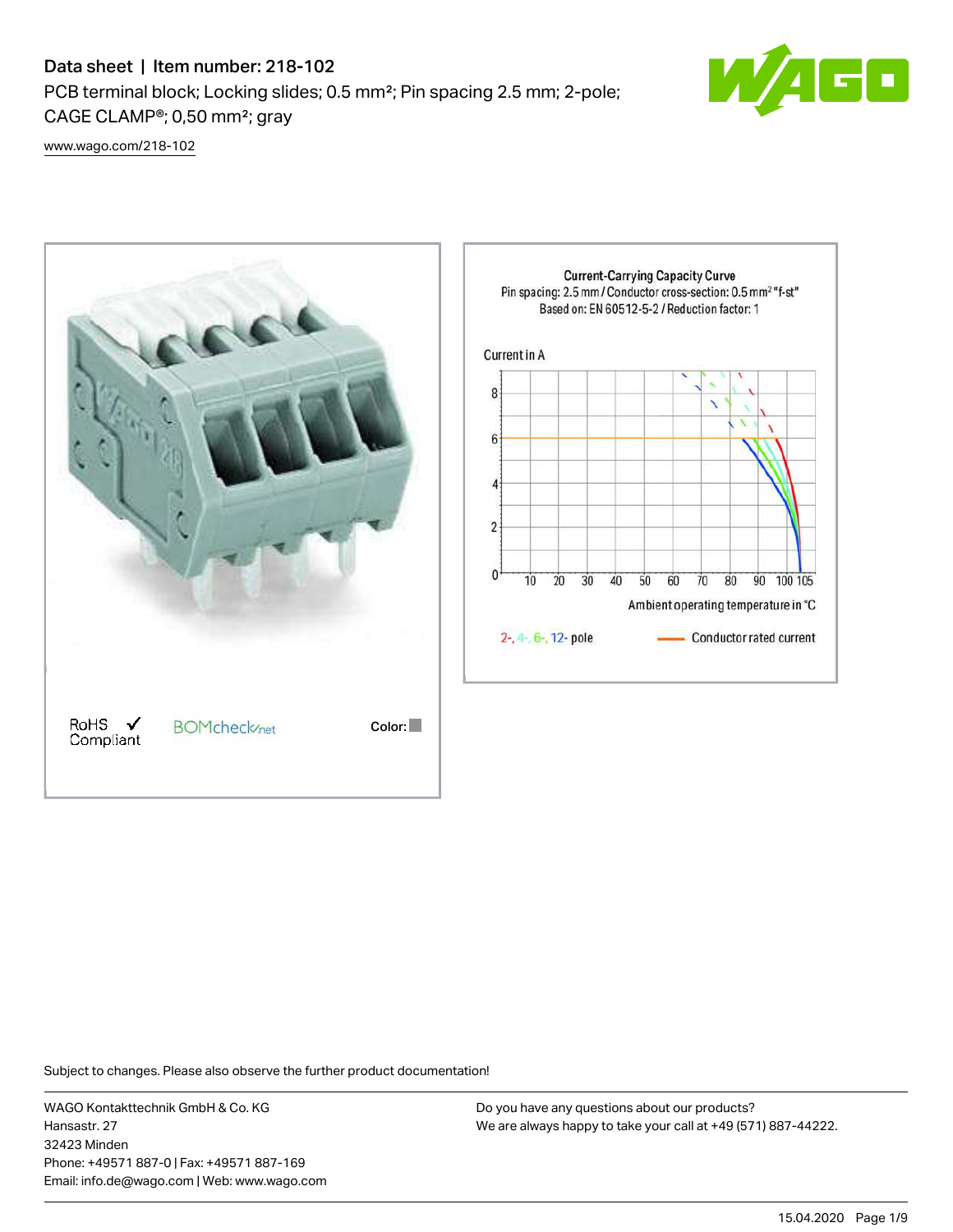



#### Item description

- П Terminal strips are just 8.1 mm tall and feature an innovative, locking slide-actuated CAGE CLAMP®
- $\blacksquare$ Several clamping units can be held open simultaneously
- П Easily terminate stranded conductors in

tight spaces (e.g., bus connectors)

#### Data Electrical data

#### Ratings per IEC/EN 60664-1

| Ratings per                     | IEC/EN 60664-1 |
|---------------------------------|----------------|
| Rated voltage (III / 3)         | 80 V           |
| Rated impulse voltage (III / 3) | $2.5$ kV       |
| Rated voltage (III / 2)         | 160 V          |
| Rated impulse voltage (III / 2) | $2.5$ kV       |
| Rated voltage (II / 2)          | 320 V          |
| Rated impulse voltage (II / 2)  | $2.5$ kV       |
| Rated current                   | 6A             |

Subject to changes. Please also observe the further product documentation!

WAGO Kontakttechnik GmbH & Co. KG Hansastr. 27 32423 Minden Phone: +49571 887-0 | Fax: +49571 887-169 Email: info.de@wago.com | Web: www.wago.com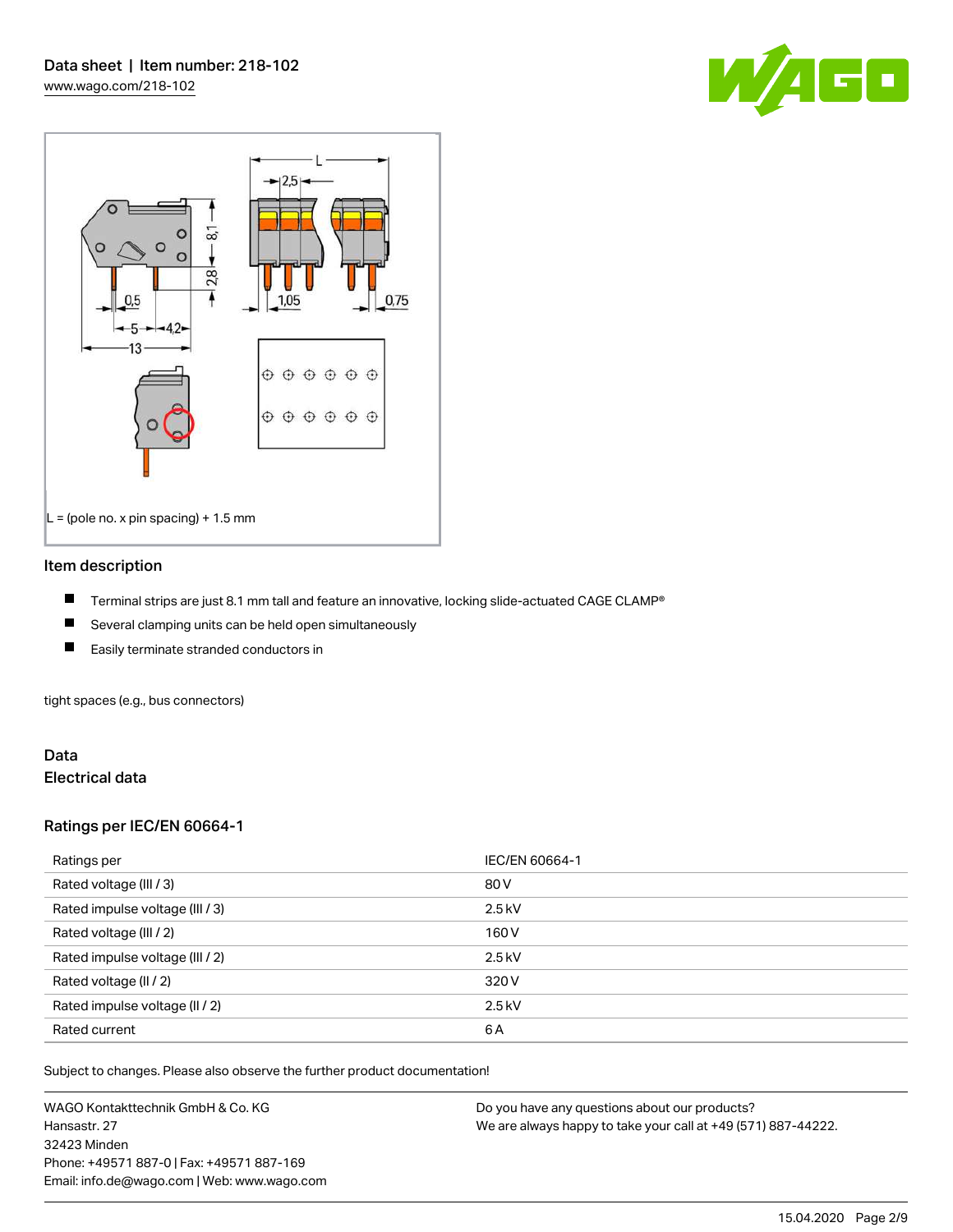[www.wago.com/218-102](http://www.wago.com/218-102)



Legend (ratings) (III / 2) ≙ Overvoltage category III / Pollution degree 2

## Approvals per UL 1059

| Rated voltage UL (Use Group B) | 150 V   |
|--------------------------------|---------|
| Rated current UL (Use Group B) |         |
| Approvals per                  | UL 1059 |

## Approvals per CSA

| Rated voltage CSA (Use Group B) | 150 V |
|---------------------------------|-------|
| Rated current CSA (Use Group B) |       |

## Connection data

| Connection technology                                       | CAGE CLAMP <sup>®</sup>                                                  |
|-------------------------------------------------------------|--------------------------------------------------------------------------|
| Actuation type                                              | Slider                                                                   |
| Solid conductor                                             | $0.080.5$ mm <sup>2</sup> / 28  20 AWG                                   |
| Fine-stranded conductor                                     | $0.080.5$ mm <sup>2</sup> / 28  20 AWG                                   |
| Fine-stranded conductor with ferrule with plastic collar    | $0.25$ mm <sup>2</sup>                                                   |
| Fine-stranded conductor with ferrule without plastic collar | $0.25$ mm <sup>2</sup>                                                   |
| Strip length                                                | $56$ mm $/ 0.20.24$ inch                                                 |
| Conductor entry angle to the PCB                            | $40^{\circ}$                                                             |
| No. of poles                                                | 2                                                                        |
| Total number of connection points                           | $\overline{2}$                                                           |
| Total number of potentials                                  | 2                                                                        |
| Number of connection types                                  | 1                                                                        |
| Number of levels                                            | 1                                                                        |
| Note (conductor cross-section)                              | Terminating 0.75 mm <sup>2</sup> /18 AWG conductors is possible; however |
|                                                             | insulation diameter allows only every other clamping unit to be          |
|                                                             | terminated with this conductor size.                                     |

## Geometrical Data

| Pin spacing             | 2,5 mm / 0.098 inch  |
|-------------------------|----------------------|
| Width                   | 6,5 mm / 0.256 inch  |
| Height                  | 10,9 mm / 0.429 inch |
| Height from the surface | 8,1 mm / 0.319 inch  |
| Depth                   | 13 mm / 0.512 inch   |
| Solder pin length       | $2.8$ mm             |
| Solder pin dimensions   | $0.5 \times 0.75$ mm |

Subject to changes. Please also observe the further product documentation!

WAGO Kontakttechnik GmbH & Co. KG Hansastr. 27 32423 Minden Phone: +49571 887-0 | Fax: +49571 887-169 Email: info.de@wago.com | Web: www.wago.com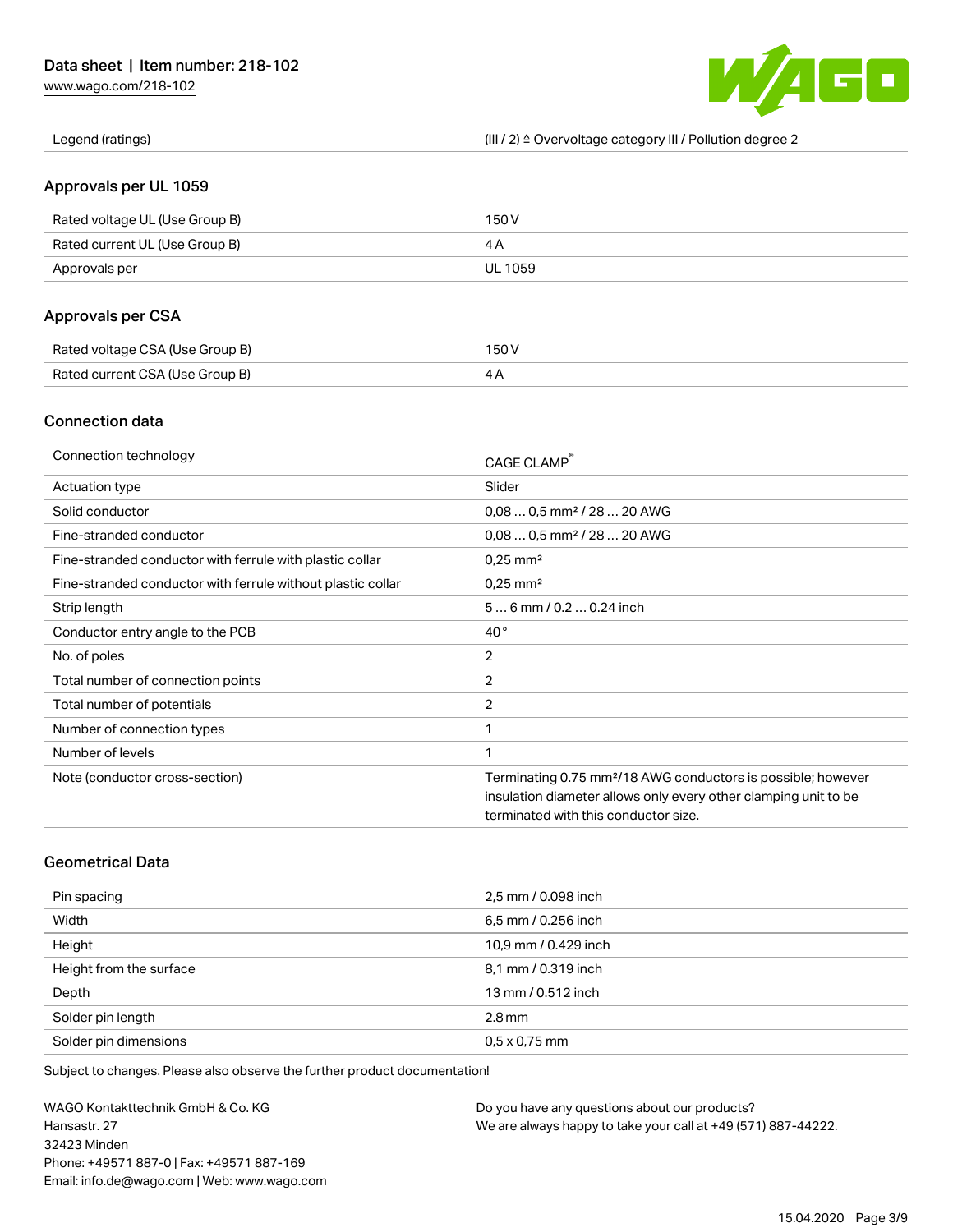[www.wago.com/218-102](http://www.wago.com/218-102)



| Drilled hole diameter (tolerance) | $(1+0,1)$ mm |
|-----------------------------------|--------------|
|-----------------------------------|--------------|

#### PCB contact

| PCB contact                         | THT                                      |
|-------------------------------------|------------------------------------------|
| Solder pin arrangement              | over the entire terminal strip (in-line) |
| Number of solder pins per potential |                                          |

#### Material Data

| Color                       | gray                                   |
|-----------------------------|----------------------------------------|
| Material group              |                                        |
| Insulating material         | Polyamide 66 (PA 66)                   |
| Flammability class per UL94 | V <sub>0</sub>                         |
| Clamping spring material    | Chrome nickel spring steel (CrNi)      |
| Contact material            | Electrolytic copper (E <sub>Cu</sub> ) |
| Contact plating             | tin-plated                             |
| Fire load                   | 0.011 MJ                               |
| Weight                      | 0.7 <sub>g</sub>                       |
|                             |                                        |

## Environmental Requirements

#### Commercial data

| Product Group      | 4 (Printed Circuit) |
|--------------------|---------------------|
| Packaging type     | <b>BOX</b>          |
| Country of origin  | PL                  |
| <b>GTIN</b>        | 4044918877589       |
| Customs Tariff No. | 85369010000         |

## Approvals / Certificates

#### Country specific Approvals

|      |                                        |                                 | Certificate     |
|------|----------------------------------------|---------------------------------|-----------------|
| Logo | Approval                               | <b>Additional Approval Text</b> | name            |
|      | <b>CCA</b><br>DEKRA Certification B.V. | EN 60947                        | NTR NL-<br>7076 |

Subject to changes. Please also observe the further product documentation!

WAGO Kontakttechnik GmbH & Co. KG Hansastr. 27 32423 Minden Phone: +49571 887-0 | Fax: +49571 887-169 Email: info.de@wago.com | Web: www.wago.com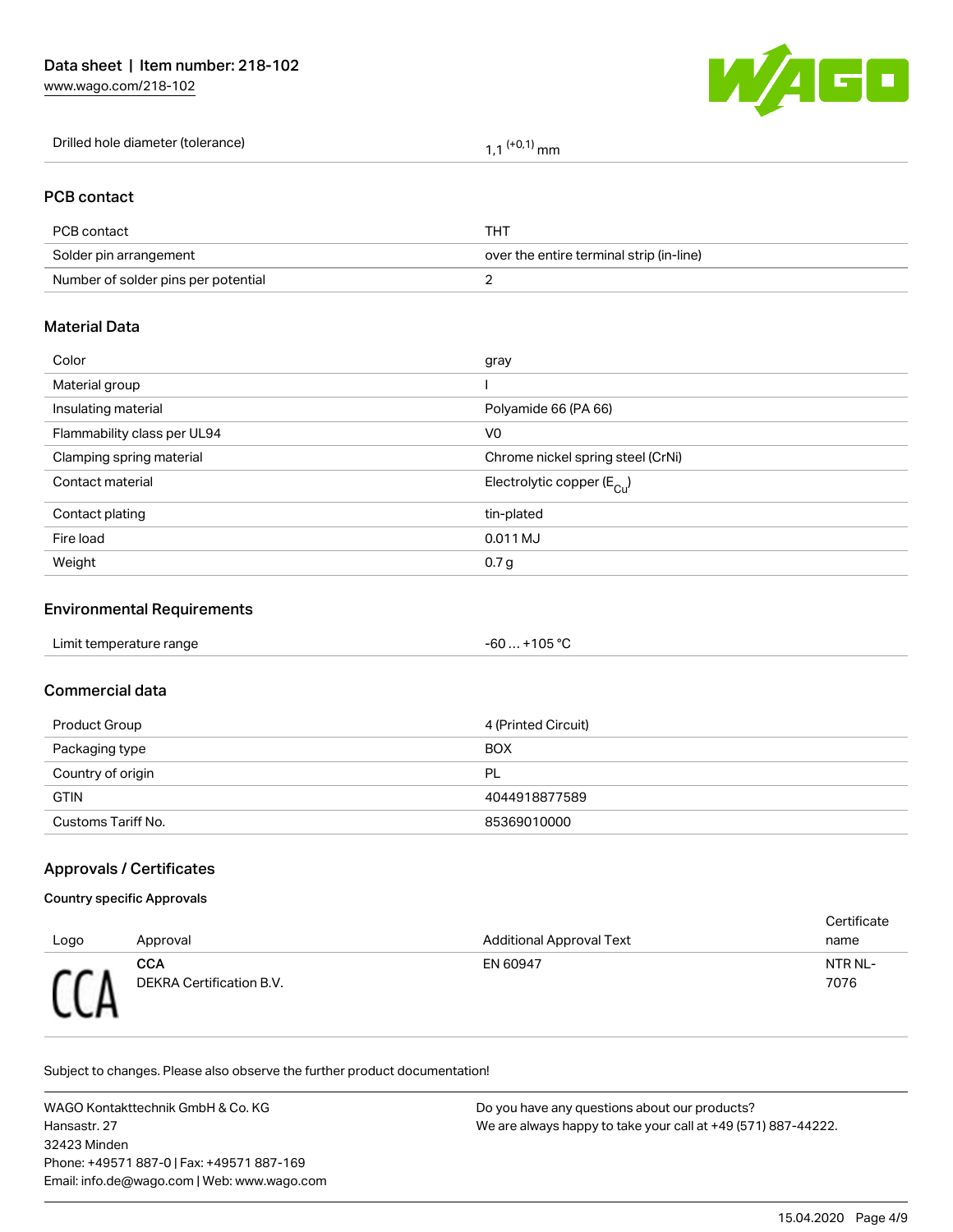

|                     | <b>CCA</b><br>DEKRA Certification B.V.  | EN 60947-7-4                    | NTR NL-<br>7267     |
|---------------------|-----------------------------------------|---------------------------------|---------------------|
|                     | <b>CSA</b><br>DEKRA Certification B.V.  | C22.2 No. 158                   | 1565656             |
| (EMA<br>LEUR        | <b>ENEC</b><br>DEKRA Certification B.V. | EN 60947                        | 2160584.01          |
| <b>UL-Approvals</b> |                                         |                                 |                     |
| Logo                | Approval                                | <b>Additional Approval Text</b> | Certificate<br>name |
|                     | UL<br>UL International Germany GmbH     | <b>UL 1059</b>                  | 20190630-<br>E45172 |

## Counterpart

## Compatible products

#### ferrule

|       | Item no.: 216-131                                                                        |                      |  |
|-------|------------------------------------------------------------------------------------------|----------------------|--|
|       | Ferrule; Sleeve for 0.25 mm <sup>2</sup> / AWG 24; uninsulated; electro-tin plated       | www.wago.com/216-131 |  |
|       | Item no.: 216-151                                                                        |                      |  |
|       | Ferrule; Sleeve for 0.25 mm <sup>2</sup> / AWG 24; uninsulated; electro-tin plated       | www.wago.com/216-151 |  |
|       | Item no.: 216-301                                                                        |                      |  |
|       | Ferrule; Sleeve for 0.25 mm <sup>2</sup> / AWG 24; insulated; electro-tin plated; yellow | www.wago.com/216-301 |  |
|       | Item no.: 216-321                                                                        |                      |  |
|       | Ferrule; Sleeve for 0.25 mm <sup>2</sup> / AWG 24; insulated; electro-tin plated; yellow | www.wago.com/216-321 |  |
| tools |                                                                                          |                      |  |
|       | Item no.: 210-647                                                                        |                      |  |
|       | Operating tool; Blade: 2.5 x 0.4 mm; with a partially insulated shaft                    | www.wago.com/210-647 |  |

WAGO Kontakttechnik GmbH & Co. KG Hansastr. 27 32423 Minden Phone: +49571 887-0 | Fax: +49571 887-169 Email: info.de@wago.com | Web: www.wago.com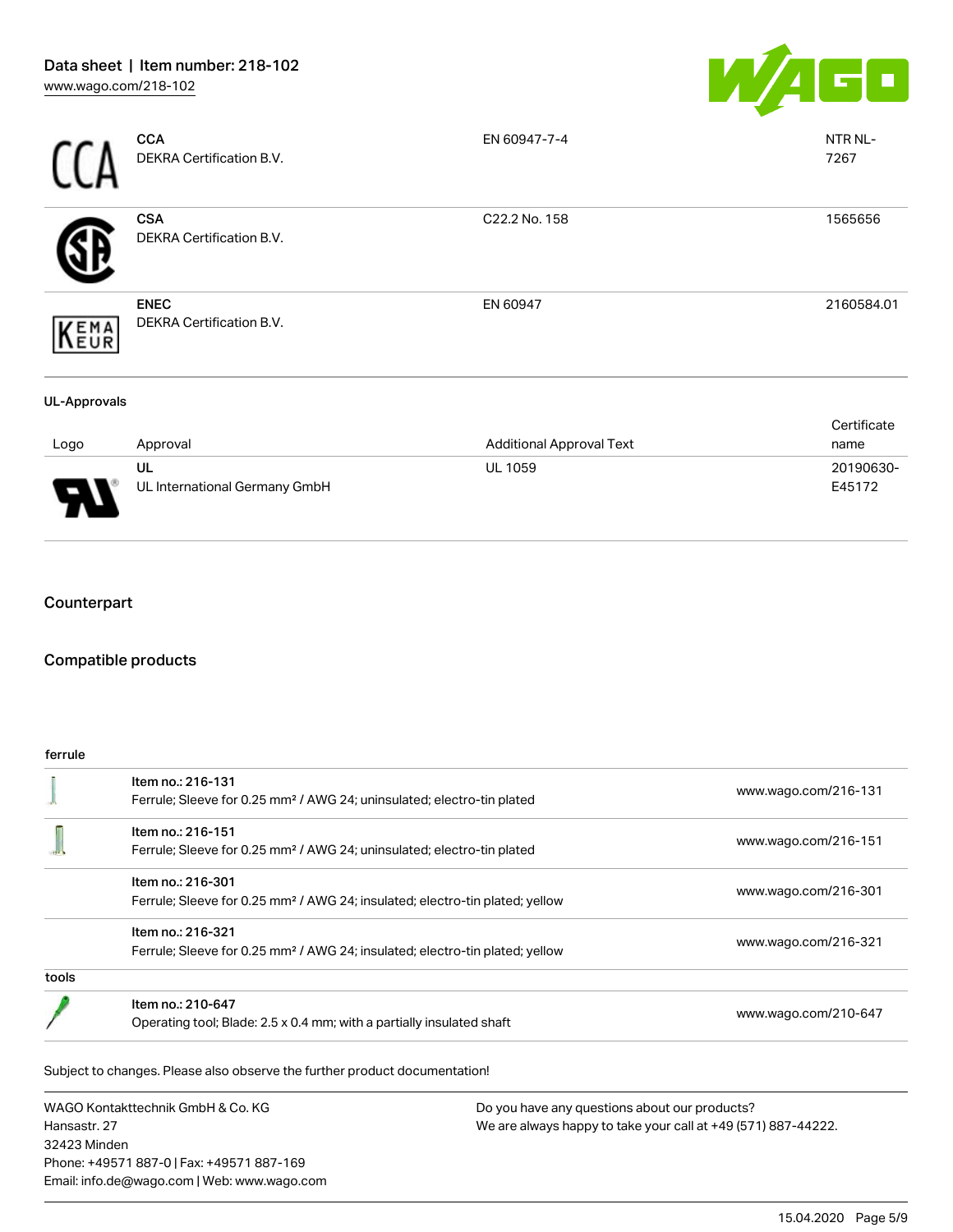## Data sheet | Item number: 218-102

[www.wago.com/218-102](http://www.wago.com/218-102)



|                  | Item no.: 210-719                                                                                       |  |                                  | www.wago.com/210-719 |
|------------------|---------------------------------------------------------------------------------------------------------|--|----------------------------------|----------------------|
|                  | Operating tool; Blade: 2.5 x 0.4 mm; with a partially insulated shaft                                   |  |                                  |                      |
| check            |                                                                                                         |  |                                  |                      |
|                  | Item no.: 735-500                                                                                       |  | www.wago.com/735-500             |                      |
|                  | Test pin; 1 mm Ø; with solder connection for test wire                                                  |  |                                  |                      |
|                  | Marking accessories                                                                                     |  |                                  |                      |
|                  | Item no.: 210-331/250-202                                                                               |  | www.wago.com/210-331<br>/250-202 |                      |
|                  | Marking strips; as a DIN A4 sheet; MARKED; 1-16 (400x); Height of marker strip: 2.3 mm/0.091 in; Strip  |  |                                  |                      |
|                  | length 182 mm; Horizontal marking; Self-adhesive; white                                                 |  |                                  |                      |
|                  | Item no.: 210-331/250-204                                                                               |  |                                  |                      |
|                  | Marking strips; as a DIN A4 sheet; MARKED; 17-32 (400x); Height of marker strip: 2.3 mm/0.091 in; Strip |  | www.wago.com/210-331<br>/250-204 |                      |
|                  | length 182 mm; Horizontal marking; Self-adhesive; white                                                 |  |                                  |                      |
|                  | Item no.: 210-331/250-206                                                                               |  |                                  |                      |
|                  | Marking strips; as a DIN A4 sheet; MARKED; 33-48 (400x); Height of marker strip: 2.3 mm/0.091 in; Strip |  | www.wago.com/210-331             |                      |
|                  | length 182 mm; Horizontal marking; Self-adhesive; white                                                 |  | /250-206                         |                      |
|                  | Item no.: 210-331/250-207                                                                               |  |                                  |                      |
|                  | Marking strips; as a DIN A4 sheet; MARKED; 1-48 (100x); Height of marker strip: 2.3 mm/0.091 in; Strip  |  |                                  | www.wago.com/210-331 |
|                  | length 182 mm; Horizontal marking; Self-adhesive; white                                                 |  | /250-207                         |                      |
|                  |                                                                                                         |  |                                  |                      |
| <b>Downloads</b> |                                                                                                         |  |                                  |                      |
|                  | Documentation                                                                                           |  |                                  |                      |
|                  | <b>Additional Information</b>                                                                           |  |                                  |                      |
|                  | <b>Technical explanations</b><br>Apr 3, 2019                                                            |  | pdf                              | Download             |
|                  |                                                                                                         |  | 3.6 MB                           |                      |
|                  |                                                                                                         |  |                                  |                      |
|                  | CAD/CAE-Data                                                                                            |  |                                  |                      |
| <b>CAD</b> data  |                                                                                                         |  |                                  |                      |
|                  | 2D/3D Models 218-102                                                                                    |  | URL                              | Download             |
| <b>CAE data</b>  |                                                                                                         |  |                                  |                      |
|                  | EPLAN Data Portal 218-102                                                                               |  | URL                              | Download             |
|                  |                                                                                                         |  |                                  |                      |

#### PCB Design

| Symbol and Footprint 218-102                                                        | URL | Download |  |  |
|-------------------------------------------------------------------------------------|-----|----------|--|--|
| CAx data for your PCB design, consisting of "schematic symbols and PCB footprints", |     |          |  |  |
| allow easy integration of the WAGO component into your development environment.     |     |          |  |  |

Subject to changes. Please also observe the further product documentation!

WAGO Kontakttechnik GmbH & Co. KG Hansastr. 27 32423 Minden Phone: +49571 887-0 | Fax: +49571 887-169 Email: info.de@wago.com | Web: www.wago.com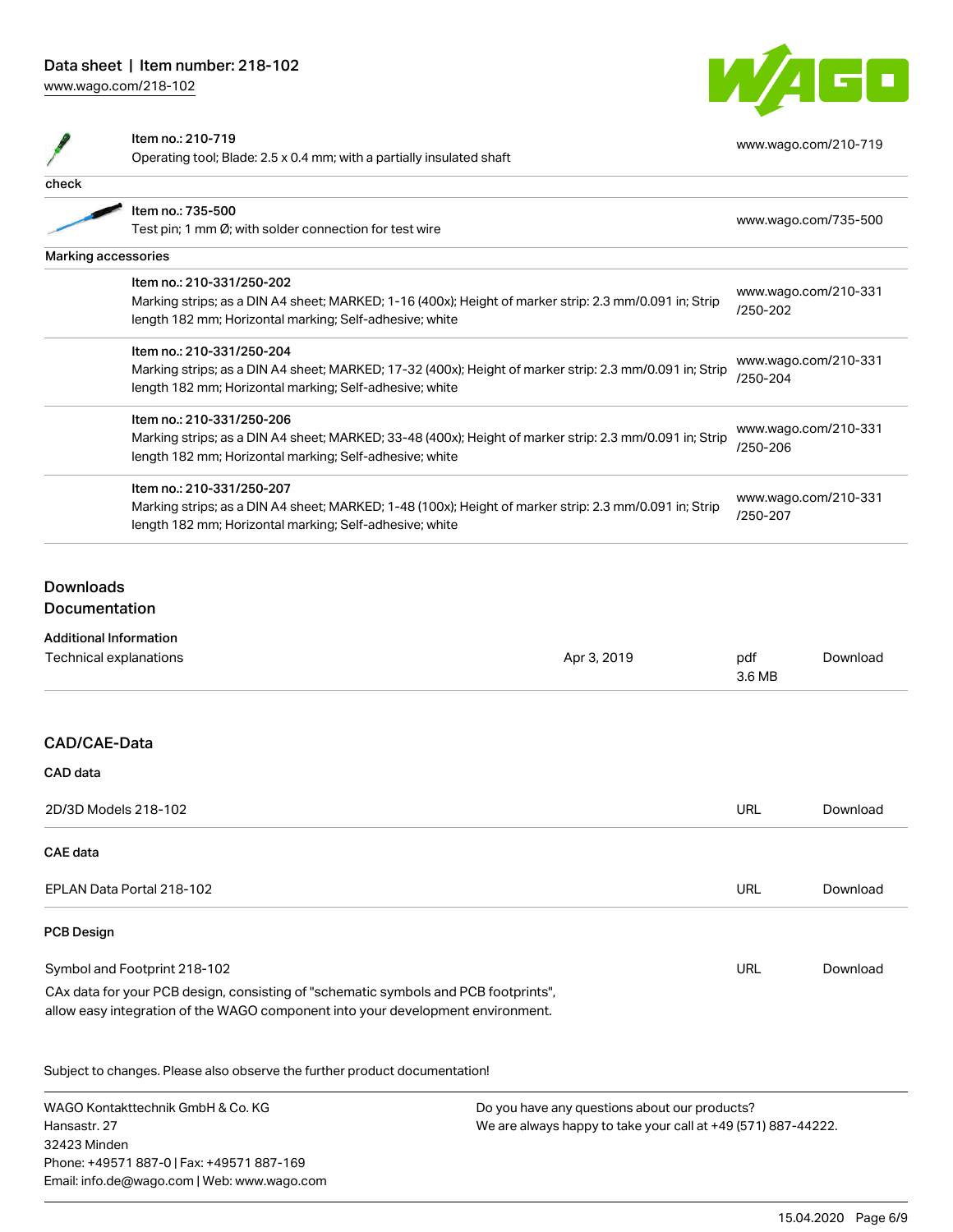#### Supported formats:

- $\blacksquare$ Accel EDA 14 & 15
- $\blacksquare$ Altium 6 to current version
- $\blacksquare$ Cadence Allegro
- $\blacksquare$ **DesignSpark**
- $\blacksquare$ Eagle Libraries
- $\blacksquare$ KiCad
- $\blacksquare$ Mentor Graphics BoardStation
- $\blacksquare$ Mentor Graphics Design Architect
- $\blacksquare$ Mentor Graphics Design Expedition 99 and 2000
- $\blacksquare$ OrCAD 9.X PCB and Capture
- $\blacksquare$ PADS PowerPCB 3, 3.5, 4.X, and 5.X
- $\blacksquare$ PADS PowerPCB and PowerLogic 3.0
- $\blacksquare$ PCAD 2000, 2001, 2002, 2004, and 2006
- $\blacksquare$ Pulsonix 8.5 or newer
- $\blacksquare$ STL
- 3D STEP П
- П TARGET 3001!
- $\blacksquare$ View Logic ViewDraw
- П Quadcept
- $\blacksquare$ Zuken CadStar 3 and 4
- Zuken CR-5000 and CR-8000 П

PCB Component Libraries (EDA), PCB CAD Library Ultra Librarian

Installation Notes

Conductor termination

Subject to changes. Please also observe the further product documentation!

WAGO Kontakttechnik GmbH & Co. KG Hansastr. 27 32423 Minden Phone: +49571 887-0 | Fax: +49571 887-169 Email: info.de@wago.com | Web: www.wago.com

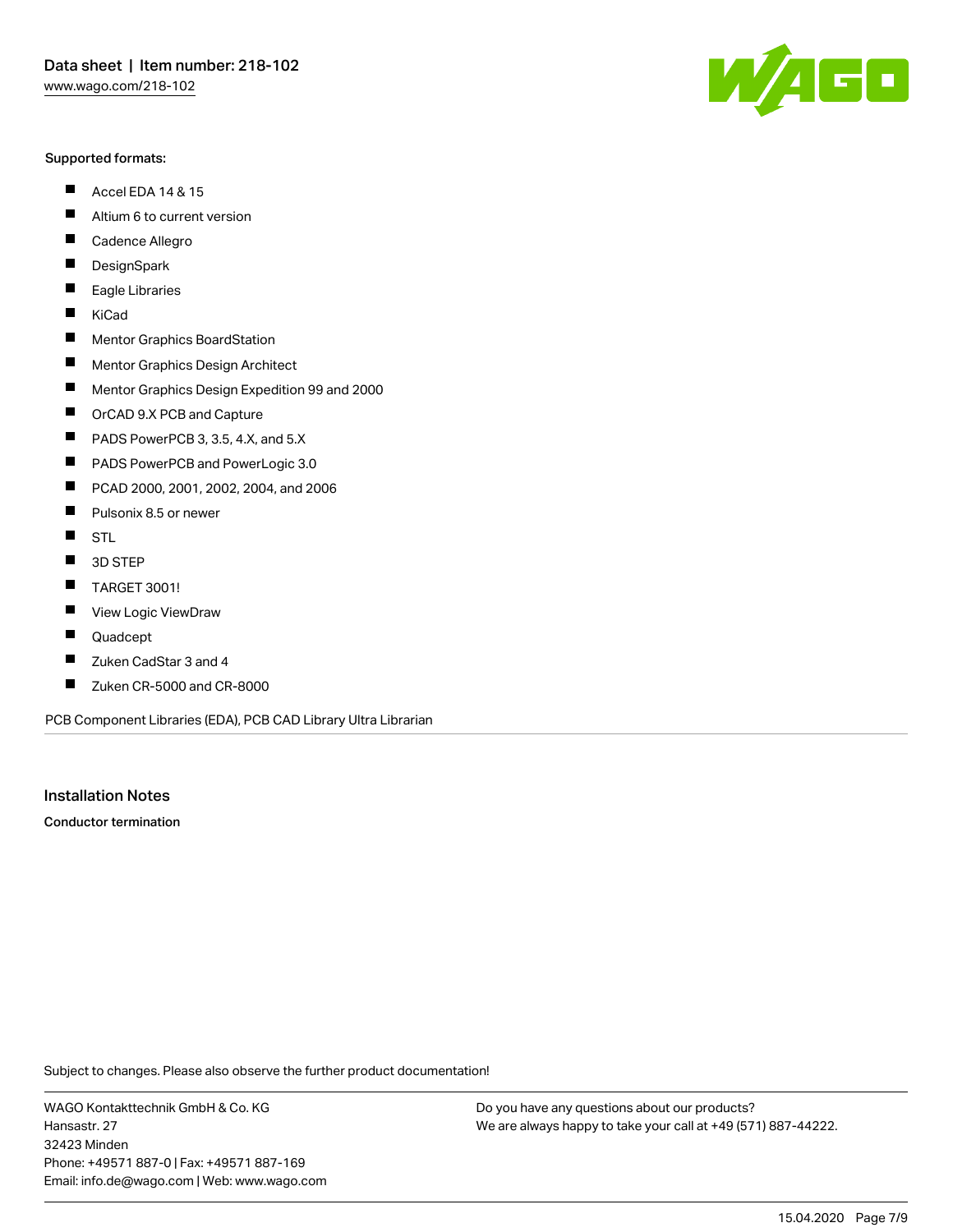# Data sheet | Item number: 218-102

[www.wago.com/218-102](http://www.wago.com/218-102)





Terminating stranded conductors in confined spaces requires a great deal of patience, unless you use the new 218 Series PCB Terminal Strips. The clamping units of these strips can be held open during termination process via integrated locking

Terminating 0.75 mm² (18 AWG) conductors is possible; however, insulation diameter allows only every other clamping unit to be terminated with this conductor size.



Conductor termination: To momentarily open the clamping unit, use screwdriver and then insert a stripped conductor. To open clamping unit for an extended period, move locking slide toward conductor entry hole. Then fully insert stripped conductor and move locking slide back to original position (also possible to perform with fingernail).



Incorrect – do not operate the locking slides from the back.

Marking

slide.

Subject to changes. Please also observe the further product documentation!

WAGO Kontakttechnik GmbH & Co. KG Hansastr. 27 32423 Minden Phone: +49571 887-0 | Fax: +49571 887-169 Email: info.de@wago.com | Web: www.wago.com